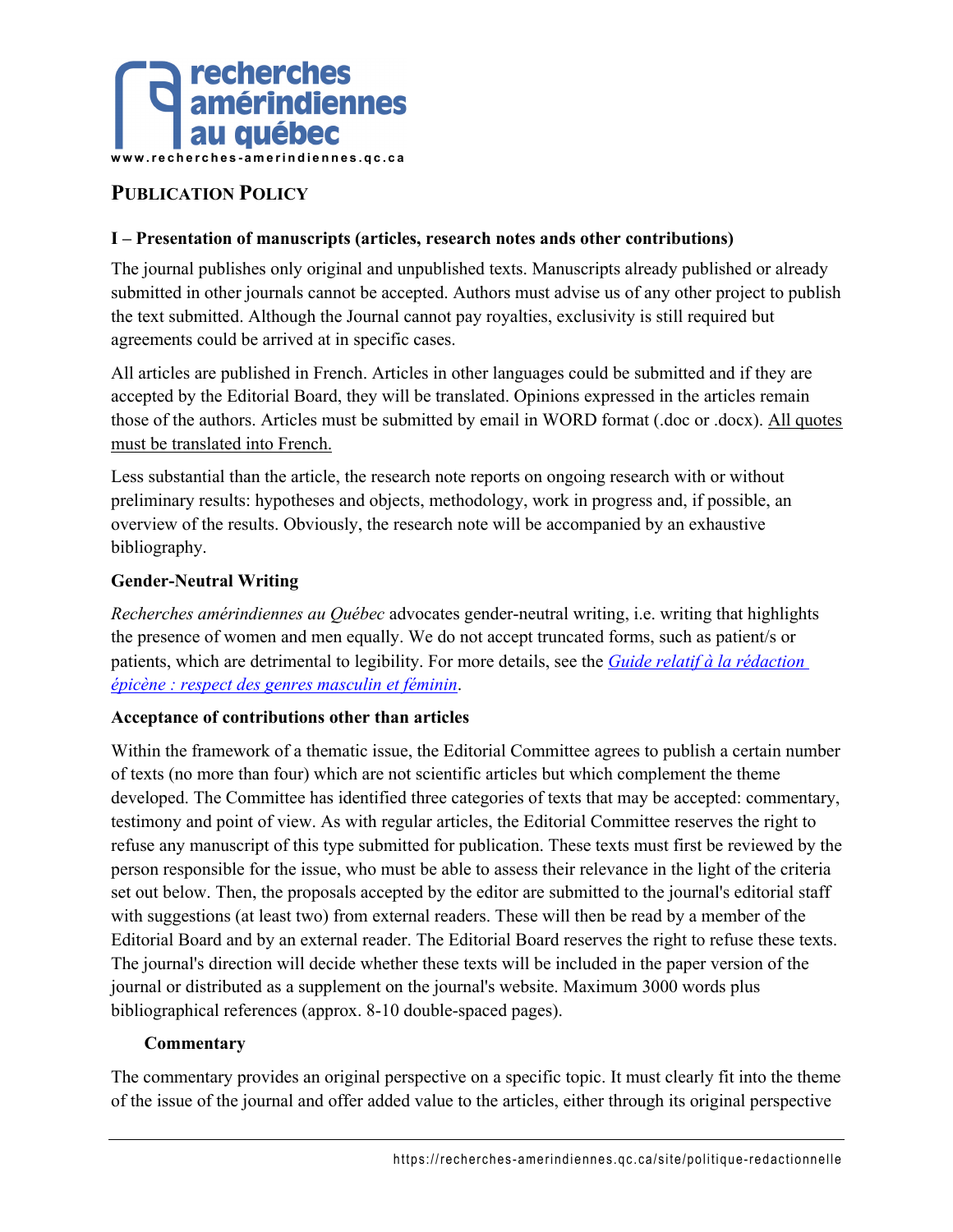or because it deals with a question or issue that is not addressed by the other texts. Unlike articles, the commentary does not have to be based on a specific theoretical or empirical approach. Rather, it offers a critical look at a specific issue, theme or literature. It must be a structured argument, enriched by the author's knowledge, personal experience and understanding of the relevant literature.

#### **Testimonial**

Testimony is a narrative, descriptive and/or explanatory account of a personal experience. The testimony must clearly fit into the theme of the issue of the journal and offer added value in relation to the articles through its original perspective or because it deals with a question or issue that is not addressed by the other texts. The objective here is less to propose an argument than to describe a precise situation, a lived experience or to present a life story in a concise manner. The testimony should be structured in a coherent, accessible style and should ideally include a section or conclusion of a more analytical nature.

#### **Point of view**

Critical in nature, the point of view or opinion concerns a current issue, problem or debate. The text must be in line with the theme of the issue of the journal and offer added value, either through its original viewpoint or because it deals with a question or issue that is not addressed by the other articles. The rules of coherence and respect for the norms of usage must be respected: avoidance of unsupported assertions and personal attacks, nuance and respect for contrary opinions, etc.).

## **Table of content (article and research note)**

- Title
- Author 's name, institutional affiliation, postal address and email
- Text for an article (**between 7000 and 8000 words MAX. including endnotes and references**)
- Text for Research note (**approx. 4500 words including endnotes and references**)
- Endnotes at the end of the text (**10 max**.)
- References cited (see below for the style)
- Abstract (**approx. 150 words**) + FIVE keywords
- Bio-bibliographical note of each author (**125-150 words**, see below for an example)

## **Figures photographs and captions**

Maps, figures, tables or illustrations (with their captions) may be included in the article. They should be placed at the end of the text with a clear insertion point in-text. The author must ensure that the illustrations are free of rights. These maps, figures, tables or illustrations should also be sent in a separate document, AND please note they will not be returned to the authors. Photographs or figures are to be submitted in PDF or JPG format: 300 dpi for a width of 11,6 cm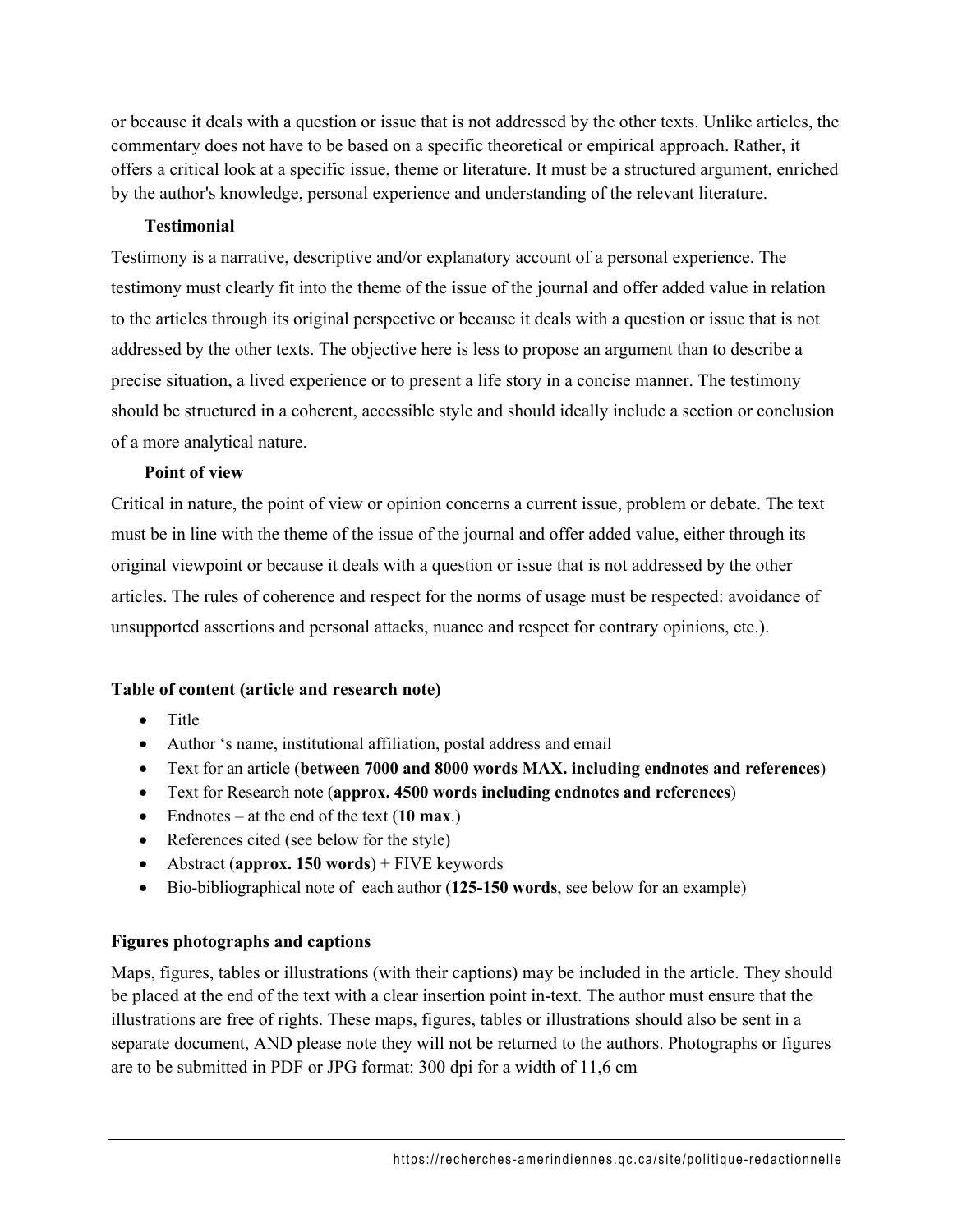## **Font and styler**

- Recommended font : Times New Roman 12 justified with DOUBLE SPACED text;
- First subtitle : **BOLD AND SMALL CAPITAL**
- Second subtitle : **Bold only**
- Third subtitle : *Italics*

#### **Bibliographic standards**

- In-text references must be in the following style: (Phillips 1998) or (Rogers 1969 : 46);
- Different references by the same author must be in ascending chronological order;
- References cited must be listed at the end of the text in the following style (respecting the punctuation);
- The style of the bibliographical references of our journal is an adaptation of the Chicago 17th (FR) style;
	- o for EndNote or Zotero users, download the Chicago 17th (FR) style;
	- o examples of references according to the Chicago 17e FR style are available on the Université de Montréal website.

## *Book*

Otis, Ghislain, dir. 2004. *Droit, territoire et gouvernance des peuples autochtones*. Québec : Presses de l'Université Laval.

Silver, Shirley et Wick Miller. 1997. *American Indian Languages. Cultural and Social Contexts.* Tucson : University of Arizona Press.

## *Article in a book (with an editor)*

Rogers, Edward S. 1969. « Band Organization Among the Indian of Eastern Subarctic Canada ». Dans *Contribution to Anthropology: Band Societies*. Sous la direction de David Damas, 21-50. Bulletin 228, Ottawa : National Museum of Canada.

## *Article in a journal*

Collings, Peter. 2005. « Housing Policy, Aging, and Life Course. Construction in a Canadian Inuit Community ». *Arctic Anthropology* 42 (2) : 50-65.

Labrèche, Yves, et John C. Kennedy. 2007. « Héritage culturel des Métis du Labrador central ». *Recherches amérindiennes au Québec* 37 (2-3) : 43-60.

## *Ph.D Thesis or Master's Thesis*

Gagnon, Denis. 2003. « Deux cents ans de pèlerinage : Les Mamit Innuat à Musquaro, Sainte-Annede-Beaupré et Sainte-Anne-d'Unamen-Shipu (1800-2000) ». Thèse de doctorat, département d'anthropologie, Université Laval, Québec. [indicate URL if the document is available online]

## *Archives*

ANC (Archives nationales du Canada), 1878-1932 : *Manuan Agency. Surveys of the land for the Coocoocache Reserve.* Indian Affairs, RG-120, vol. 7764, dossier 27074-3.

HBCA (Hudson's Bay Company Archives), A.6/15; A.6/17: London Office Correspondence, 1794,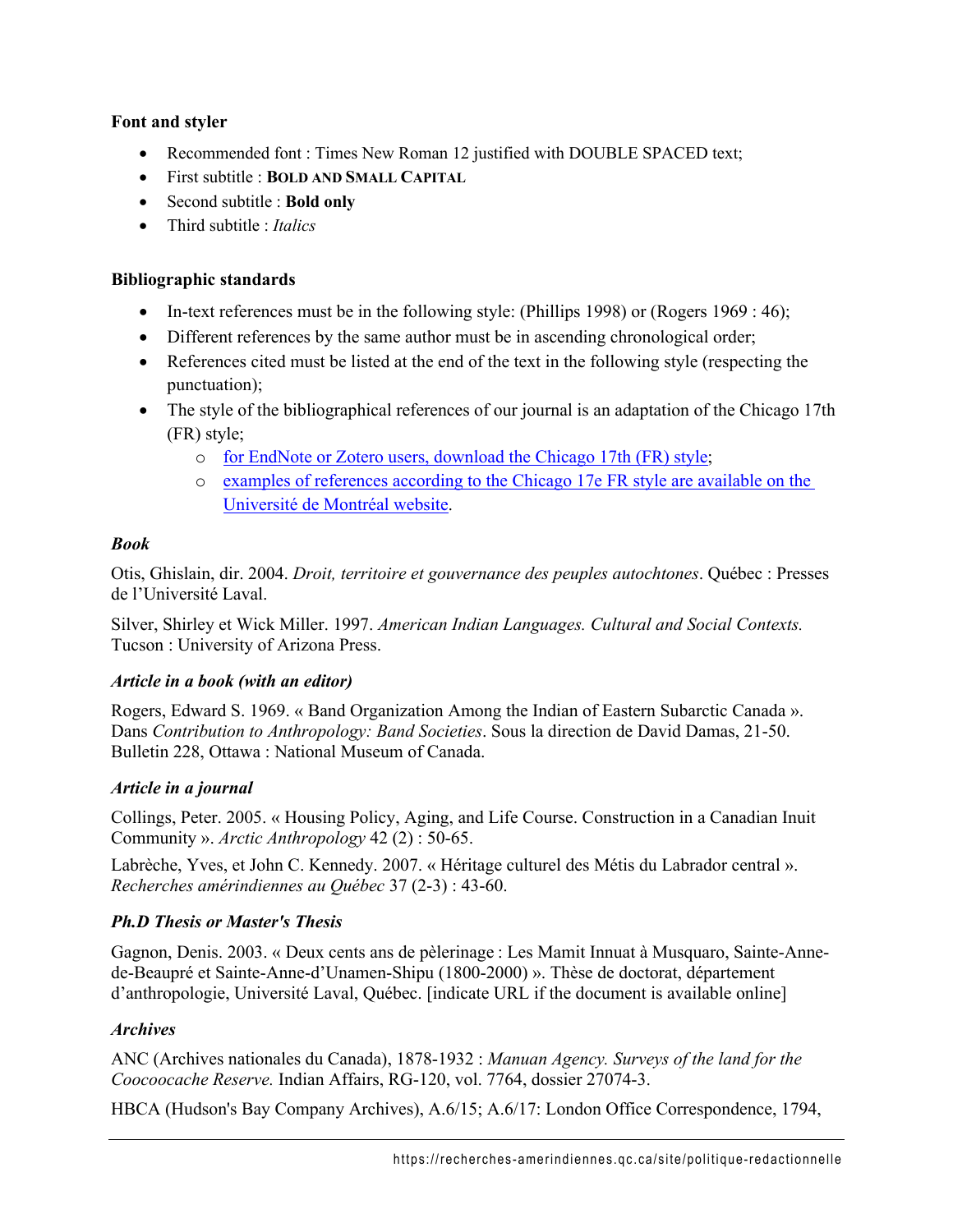1806.

## *Electronic sources*

APN (Assemblée des Premières Nations). 2009. *La santé environnementale et les femmes des premières nations : rapport de recherche*. Assemblée des Premières Nations, Unité de la gestion de l'environnement. http://www.afn.ca/uploads/files/rp-enviro\_health\_and\_women-fr.pdf (consulté le 30) août 2017).

Canada, Gouvernement du. 1996. « Rapport de la Commission royale sur les peuples autochtones ». Gouvernement du Canada. https://www.bac-lac.gc.ca/fra/decouvrez/patrimoineautochtone/commission-royale-peuples-autochtones/Pages/rapport.aspx (consulté le 30 août 2017).

## *Film and Audiovisual Document*

Lamothe, Arthur. 1983. *Mémoire battante*. Ateliers audiovisuels du Québec et Radio-Québec, Québec, 164 min.

Tagoona, William. 1981. *Northern Man*. CBC, Boot Records.

# **Example of a bio-biographical note (could be submitted in English)**

**Pierre Beaucage**, Ph. D. en anthropologie sociale (London School of Economics, 1970), est professeur émérite à l'Université de Montréal. Depuis 1963, il a réalisé une quinzaine de recherches de terrain en Amérique centrale et au Mexique, dont une recherche à long terme chez les Nahuas de la Sierra Norte de Puebla (1969-2010). En 2003, il a été titulaire de la Chaire de l'UNESCO sur le développement durable à l'Université de Valencia. Depuis 2007, il est professeur invité aux universités de Grenade et de Lleida (Espagne). Outre de nombreux articles, il a notamment publié : *Imaginaires mexicains. Voyages dans le temps et l'espace* (Musée de la civilisation/Fides, Québec/Montréal, 1998) et *Corps, cosmos et environnement chez les Nahuas de la Sierra Norte de Puebla : une aventure en anthropologie* (en coll. avec le Taller de Tradición Oral, Lux Éditeur, Montréal, 2009). Il a dirigé des numéros thématiques de *Recherches amérindiennes au Québec* et d'*Anthropologie et Sociétés*.

Courriel : Add your email address

# **Book Reviews and Critical Notes**

The list of books received for review is posted on the Internet. To review a book, it can be acquired by contacting the person responsible for the reviews or the Editor. Authors must send their review (between 1200-1500 words) or their critical note (between 3000 and 3200 words) by email. The list of books available for review is regularly updated on the journal website (https://recherchesamerindiennes.qc.ca/site/comptes-rendus-de-livres).

# **Reprints**

The authors (of articles, research notes and book reviews) receive a PDF version of their text for private distribution (e.g., for grant applications) or for academic or educational purposes, as well as a promotional sheet of the issue which they are invited to distribute in their networks. They will also receive a print copy of the issue to which they have contributed.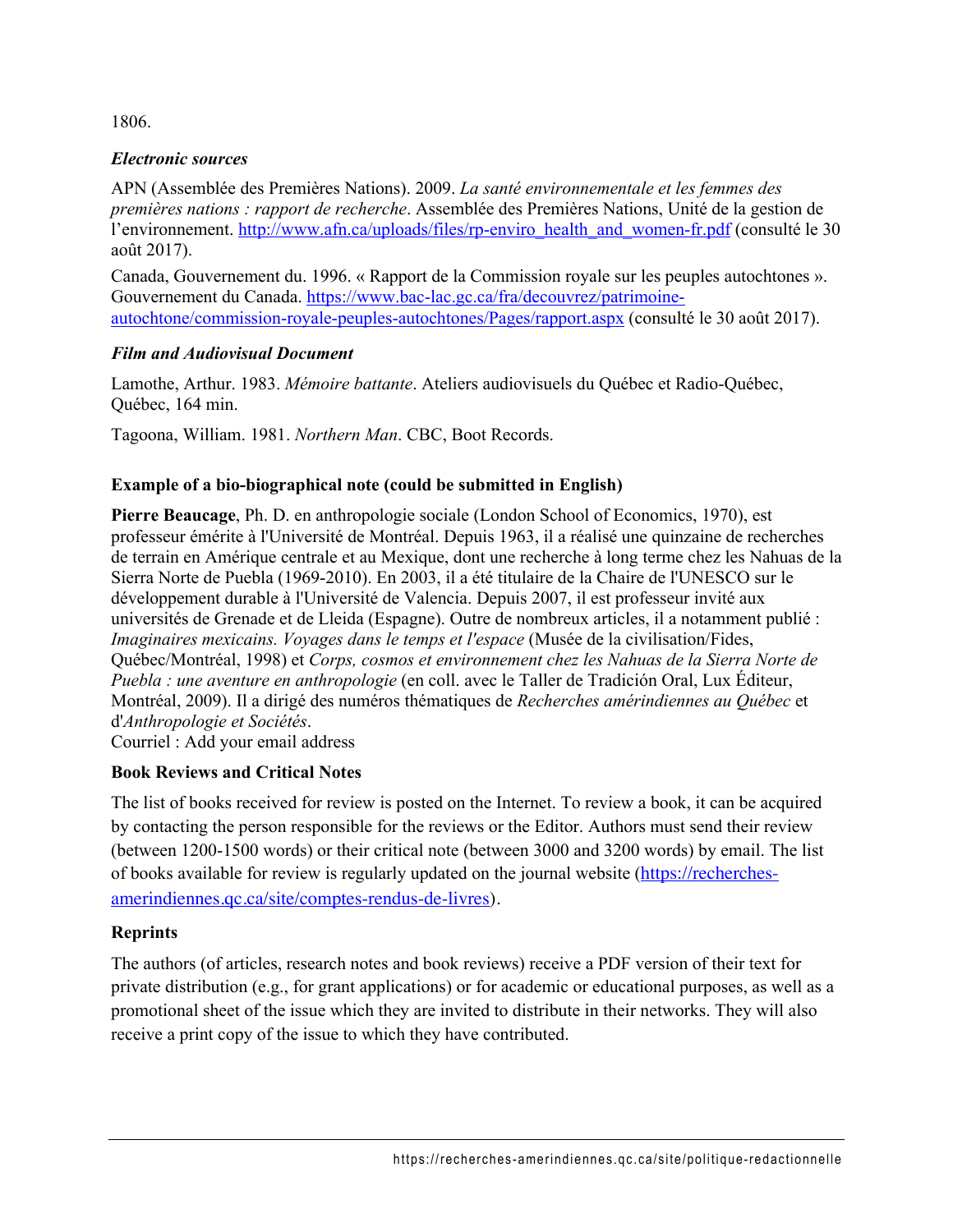#### **Digital or Print Proofs**

Unless otherwise stated, the journal does not send proofs of their articles to authors. The editorial staff reserves the right not to publish texts whose revision is excessive. The journal submits to the authors all major changes it proposes before the final graphic layout.

## **II – Policy on the spelling of Aboriginal ethnonyms and toponyms**

For many years, *Recherches amérindiennes au Québec* journal adopted the rules of the Office québécois de la langue française (OQLF) and the Commission de toponymie du Québec et du Canada regarding the spelling of Aboriginal ethnonyms and toponyms.

http://www.gdt.oqlf.gouv.qc.ca/

http://www.toponymie.gouv.qc.ca/CT/toposweb/recherche.aspx

According to the new editorial policy, the journal now authorizes the use of ethnonyms and toponyms according to the transcription methods in use in the various communities. In order to avoid confusion, it is important to indicate the spelling of the OQLF in French in brackets at the first occurrence (e.g., Eeyouch (Cree); Ekuanitshit (Mingan), etc.).

The journal also asks authors to standardize the spelling chosen in their article and to justify the use of the selected spelling (e.g., why "Eeyouch" should be used instead of "Cree" or "W8banaki" or "W8banakiak" instead of "Abenakis") and, if possible, to specify the sources (official documents, informants, etc.). According to this new directive, the gender and number agreement will no longer be mandatory.

Authors who wish to continue using the rules of the OQLF and the Commission de toponymie du Québec et du Canada for the spelling of Aboriginal ethnonyms and toponyms may do so.

Outside Quebec, the journal refers to the Commission de toponymie du Canada, which is available on the Internet :

http://www.rncan.gc.ca/sciences-terre/limite-geographique/nom-geographique/11688